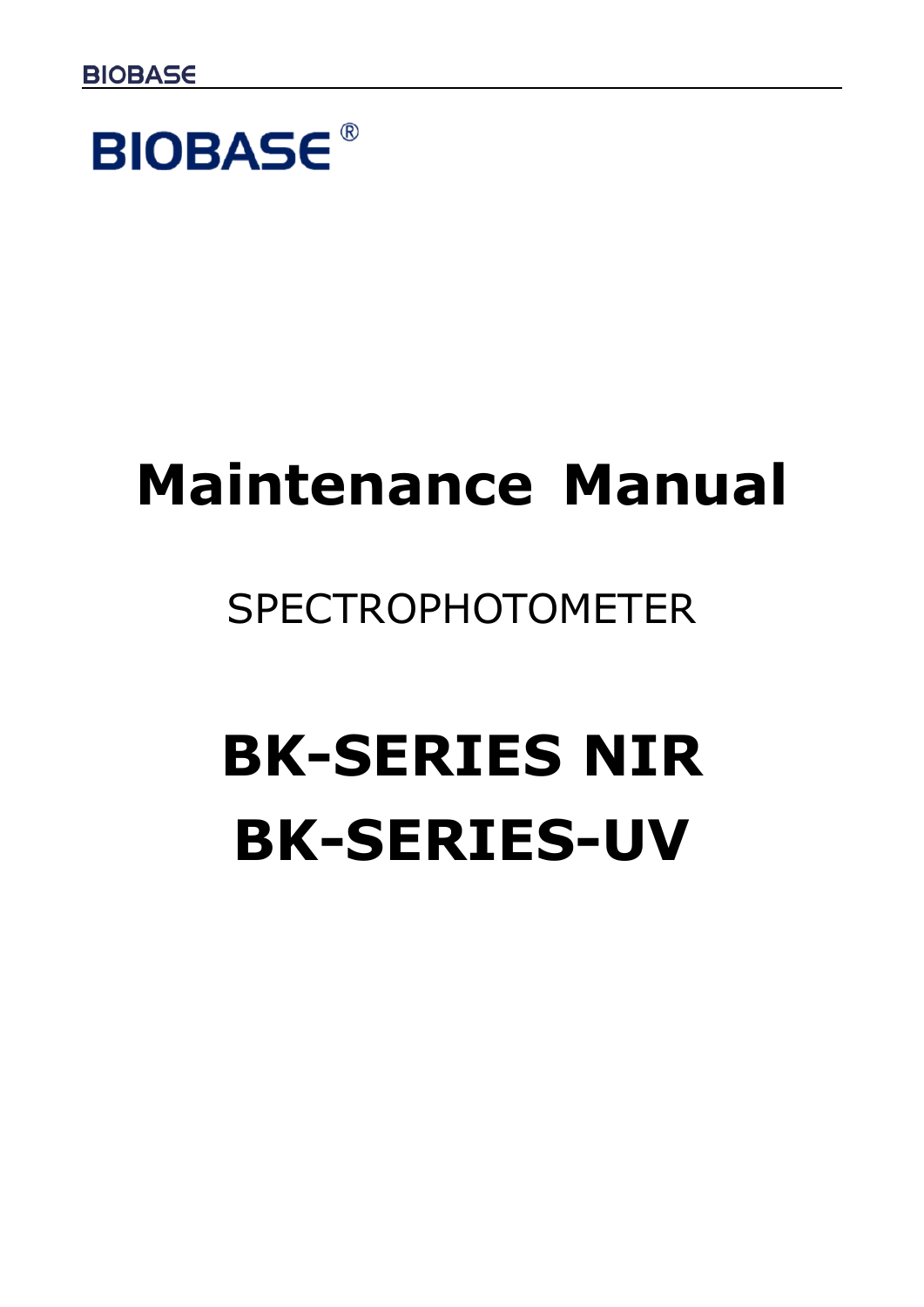# **Preface**

**Thank you for purchasing this instrument.**

**This manual will show you how to** perform preventive maintenance **the instrument** 

**and software.**

**Please read this manual carefully before using Prolab.**

**Prolab is suitable for:**

⚫ **BK-SERIES NIR Spectrophotometer**

⚫ **BK-SERIES UV Spectrophotometer**

⚫ **The model "BK-SERIES-NIR, BK-SERIES UV" will be** 

**abbreviated as "S430"**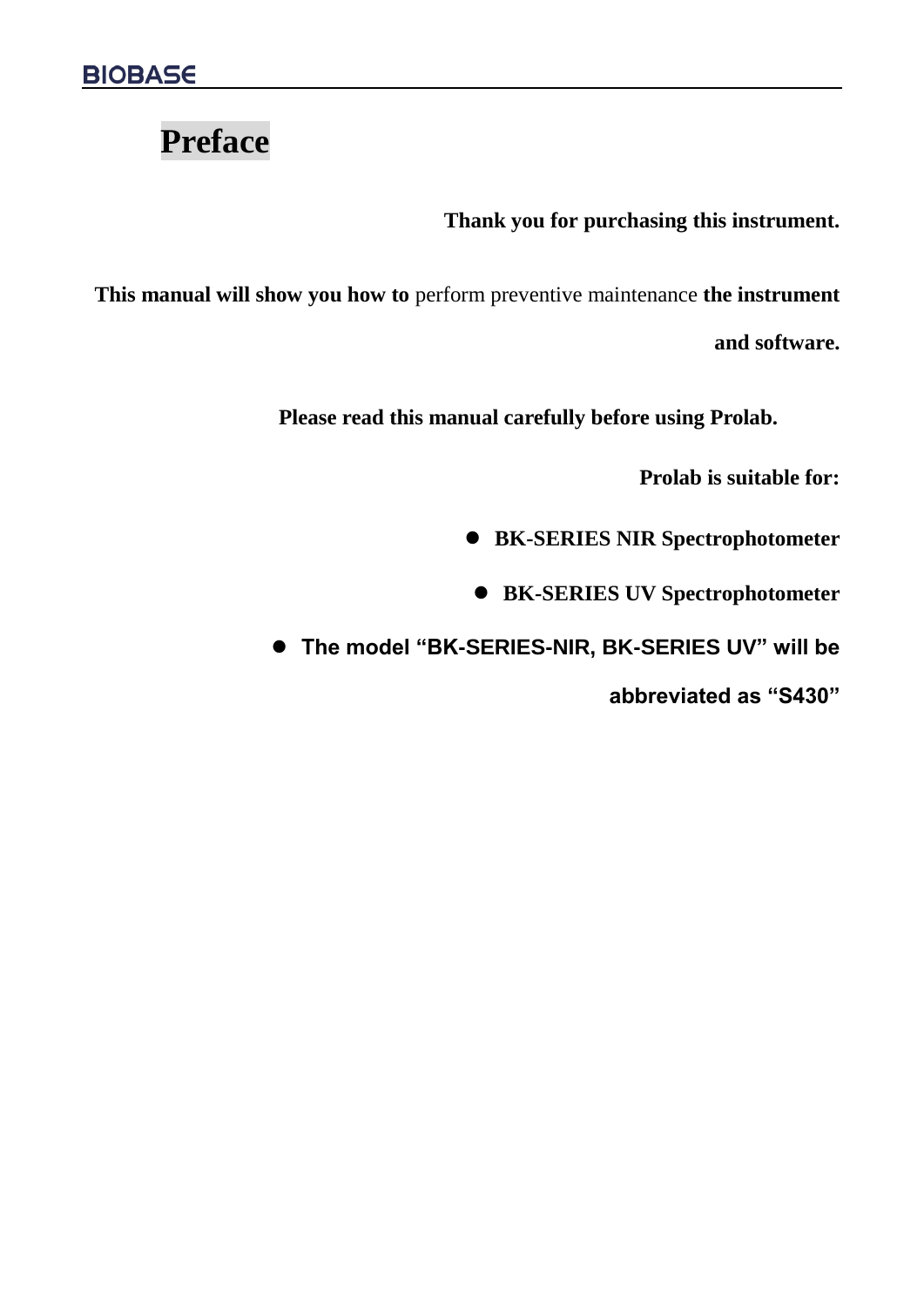### **Instrument Maintenance**

To keep the instrument work in good condition, constant maintain is needed.

#### **1. Daily Maintain**

#### **(1) Check the Room**

After measurement, the cuvettes with sample solutions should be taken out of the compartment in time. Or the volatilization of the solution would make the mirror go moldy. Users must pay more attention to the corrosive sample and liquid easy to volatilize. Any solution remains in the compartment should be wipe off immediately.

#### **(2) Surface Clean**

The cover of the instrument is with paint. Please use wet towel to wipe off the drips on the surface immediately. Organic solution is forbidden to be used to cleanthe cover. Please wipe off the dirt on the cover timely.

#### **(3) Clean the Cuvettes**

After every test or after a solution change, the cuvettes should be cleaned carefully, or the remains on the surface would cause measuring error.

#### **2. Troubleshooting**

|   | (1) Dark Current Error when Self-check<br><b>Possible Cause</b> | <b>Solution</b>                  |
|---|-----------------------------------------------------------------|----------------------------------|
| ٠ | Open the lid of the compartment                                 | Close the lid of the compartment |
|   | during the course of self-test.                                 | and switch on the power again.   |
|   | (2) No Response After Power On<br><b>Possible Cause</b>         | <b>Solution</b>                  |
| ٠ | Bad contact in power supply                                     | Improve the contact              |
|   | Fuse melt                                                       | Replace a new fuse               |
|   | (3) Printer Not Work, Printer Error                             |                                  |
|   | <b>Possible Cause</b>                                           | <b>Solution</b>                  |
| ٠ | No power supply                                                 | Switch on the power supply       |
| ٠ | Bad contact in power supply                                     | Improve the contact              |
| ٠ | Bad contact of the data cable                                   | Improve the contact              |
|   | (4) No Stable Reading<br><b>Possible Cause</b>                  | <b>Solution</b>                  |
| ٠ | No enough pre-warm                                              | Increase the pre-warm time       |
|   |                                                                 |                                  |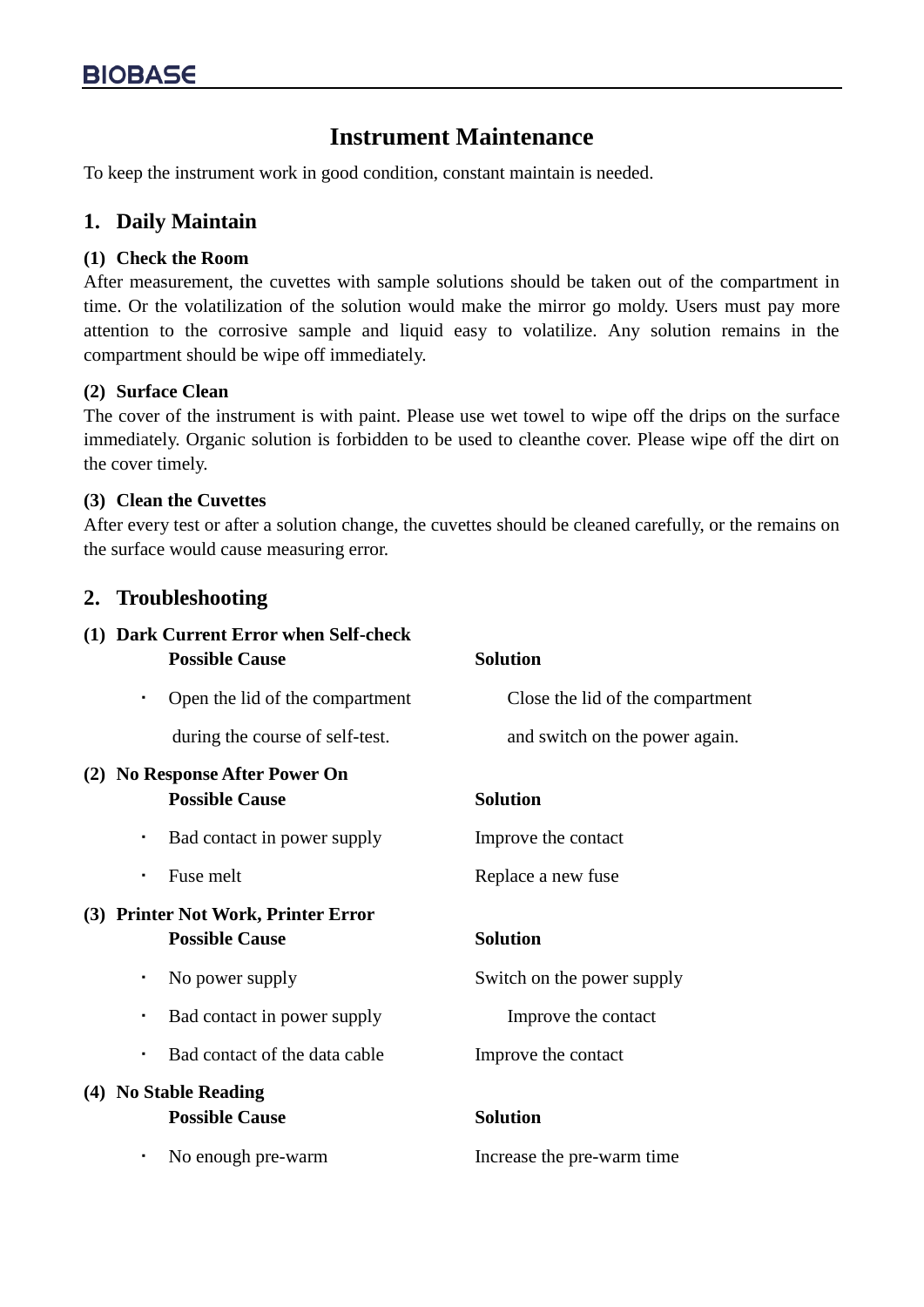## **BIOBASE**

| ٠ | Quartz rectangular cuvettes used in IR Range      |                             |  |
|---|---------------------------------------------------|-----------------------------|--|
| ٠ | No stable Sample                                  | Improve the sample          |  |
| ٠ | Much higher sample concentration                  | Dilute the sample           |  |
| ٠ | Low voltage or unstable power supply              | Improve the power condition |  |
| ٠ | Lights defect                                     | Replace a new lamp          |  |
| ٠ | Light used up                                     | Replace a new lamp          |  |
|   | (5) Worse Repeatability<br><b>Possible Reason</b> | <b>Solution</b>             |  |
| ٠ | Unstable sample                                   | Improve the sample          |  |
| ٠ | Cuvettes polluted                                 | Clean the cuvettes          |  |
|   |                                                   |                             |  |

| (6) Incorrect Reading          |                                      |
|--------------------------------|--------------------------------------|
| <b>Possible Reason</b>         | <b>Solution</b>                      |
| • Dark Current Error           | Re-get the dark current              |
| Worse matching of the cuvettes | Improve the matching of the cuvettes |

#### **3. Spare parts replacement**

#### **(1) Replace the Fuse**



**Danger! Be sure to switch off the power and unplug the socket before replacement!**

#### **Step 1, Tools Preparation**

Prepare a 3×75 Flat Blade screwdriver**.**

#### **Step, Switch Off the Power Supply**

Switch off the power supply, and unplug the socket.

#### **Step 3, Take Out the Fuse Seat**

Take out the fuse seat by the screwdriver(Fig.5-1).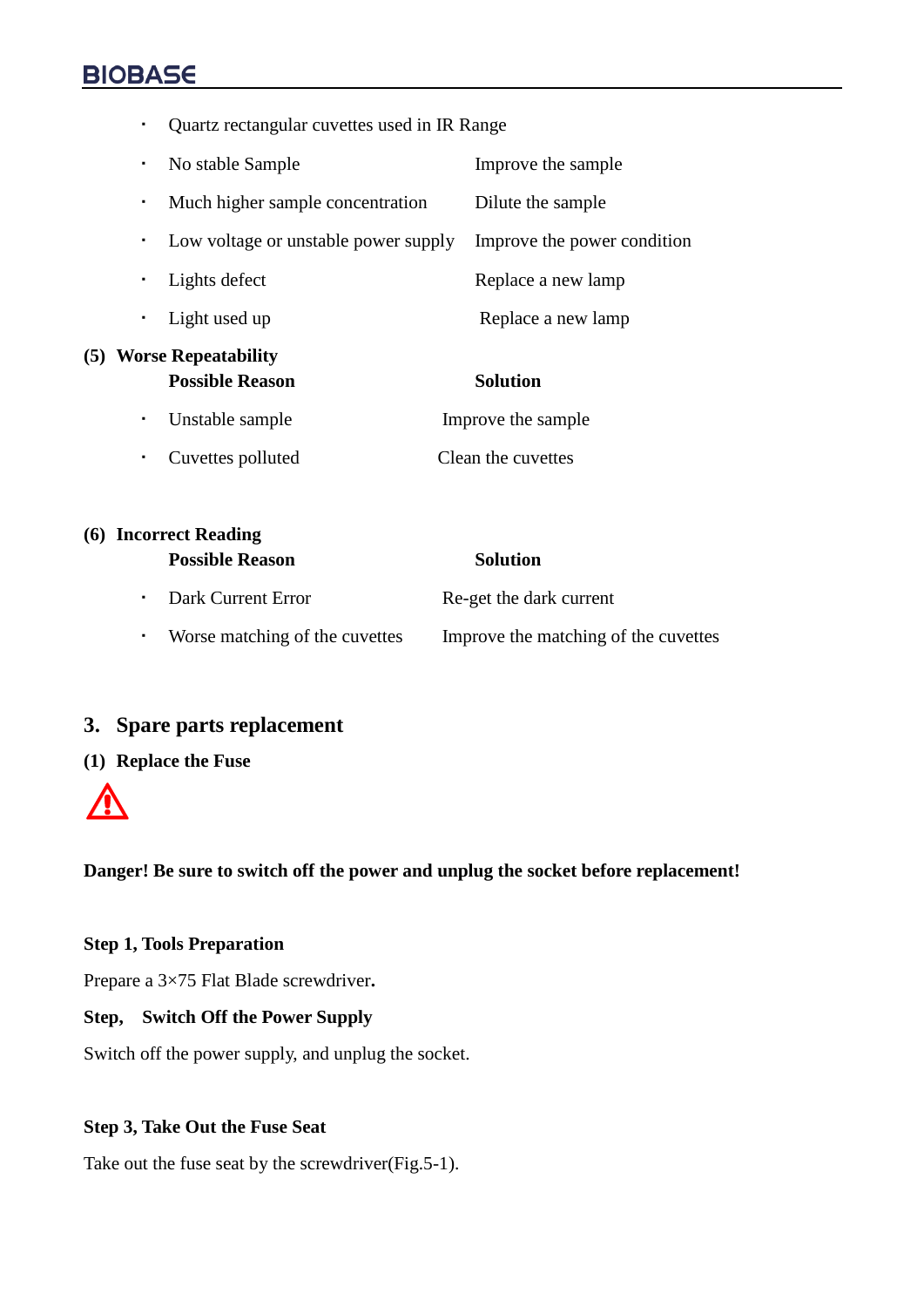

Fig. 5-1

#### **Step 4, Replace a New Fuse**

Pick out the spare fuse and replace it to the working position(Fig.5-2).



Fig. 5-2

#### **Step 5, Reset the Fuse Seat**

Replace the fuse seat in the power socket.

#### **Step 6, Switch On the Power**

Plug the socket and switch on the power.

#### **(2) Replace Lamps**

**High temperature**! **Wait 20 minutes before open the lamp chamber after power off to avoid scald!**

**Step 1, Tools Preparation**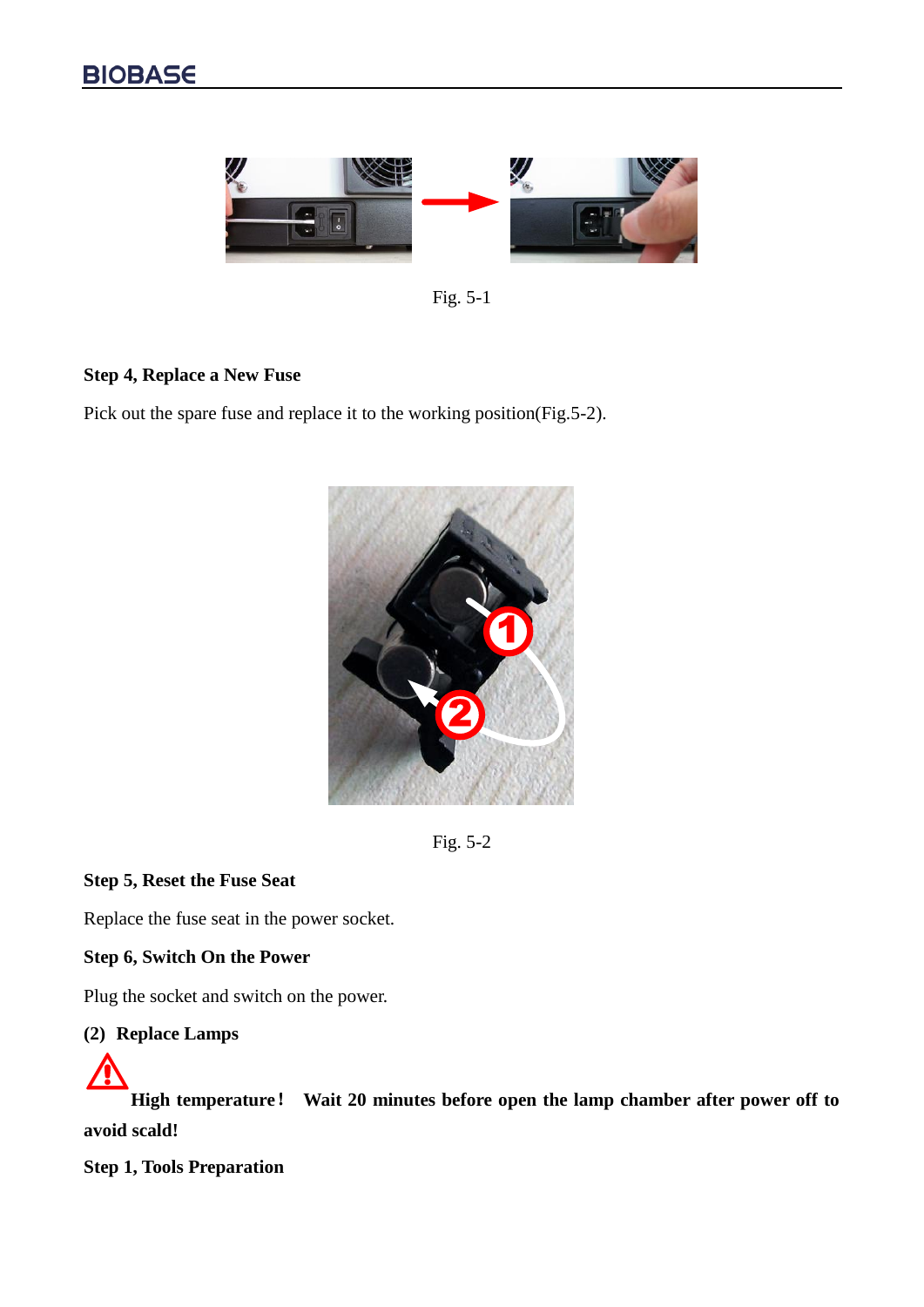## **BIOBASE**

Prepare a 6×150mm Cross Blade screwdriver and a pair of glove.

#### **Step 2, Power Off**

Switch off the power supply and unplug the socket.

#### **Step 3, Open the Cover**

Unscrew the 4 screws indicated in Fig.5-3(Each side with 2 screws)and remove the cover.





#### **Step 4, Open the Cover of the Light Chamber**

Unscrew the 2 screws on the light chamber cover and remove it(Fig.5-4).





#### **Step 5, Replace the D2 Lamp**

Unscrew the 2 screws on the D2 Flange (No.1 in Fig. 5-5), unplug the connector in the power board(No. 2)and remove the D2 lamp. Draw on the cotton glove and replace a new lamp. Fix the 2 screws and plug the connector again.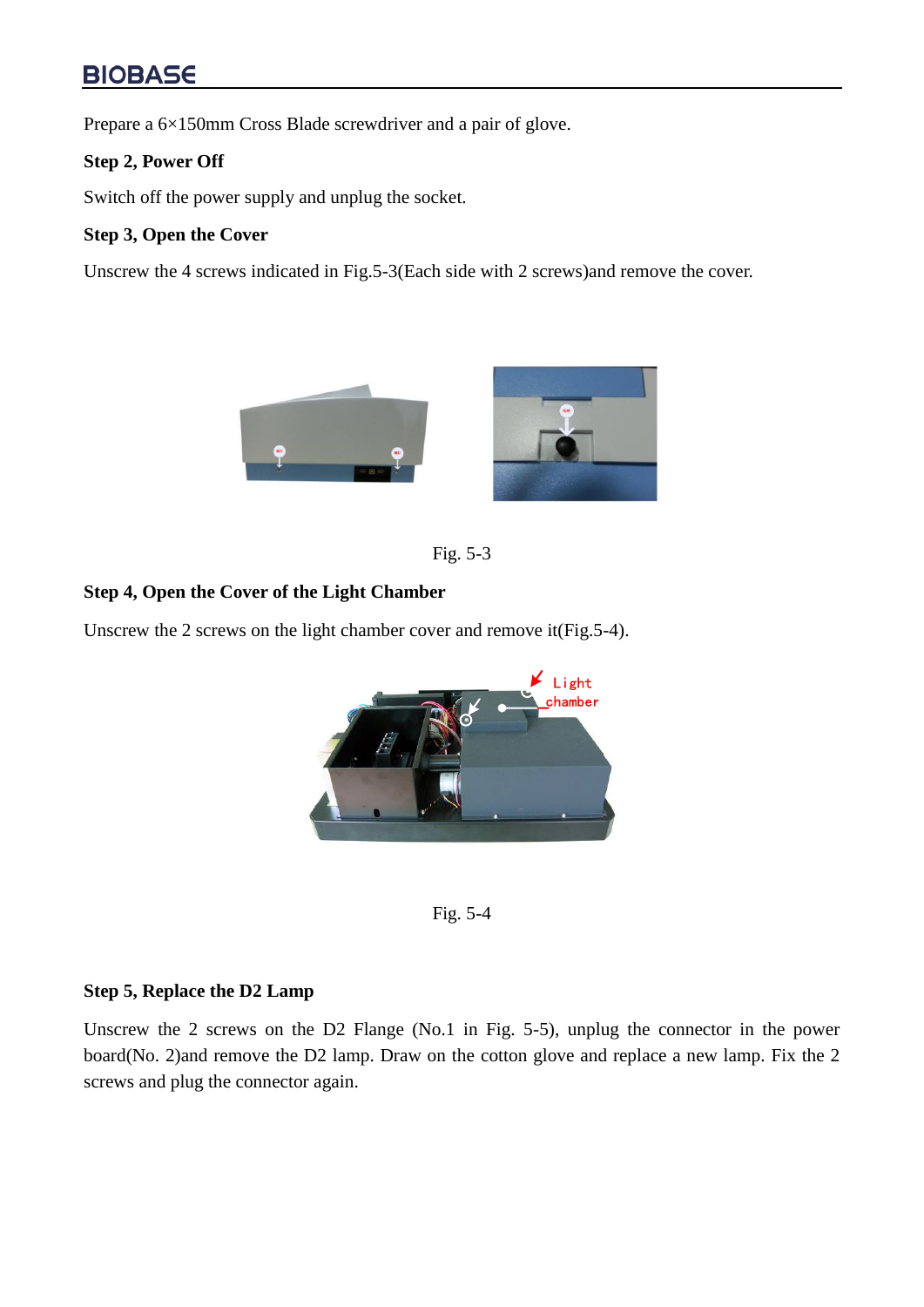

Fig. 5-5

#### **Step 6, Replace W Lamp**

# **Remember the direction of the filament before pull out the W lamp. Be sure that the new lamp's filament is in the same direction as before.**

Pull out the defected W lamp and draw on the cotton glove. Insert the new W lamp as deep as possible on the lamp seat. Be sure to keep the filament in the same direction as the old one face.



Fig. 5-6

#### **Step 7, Adjust the Position of the W Lamp**

Switch on the power,(the Switch Mirror should be placed to the position as Fig. 5-7 indicates). Observe the entrance facula,and it should in the center of the entrance hole(Fig.5-7). If the facula deviate to Left or Right, then loosen the No.1 screws in Fig. 5-8 and move the lamp seat to Left or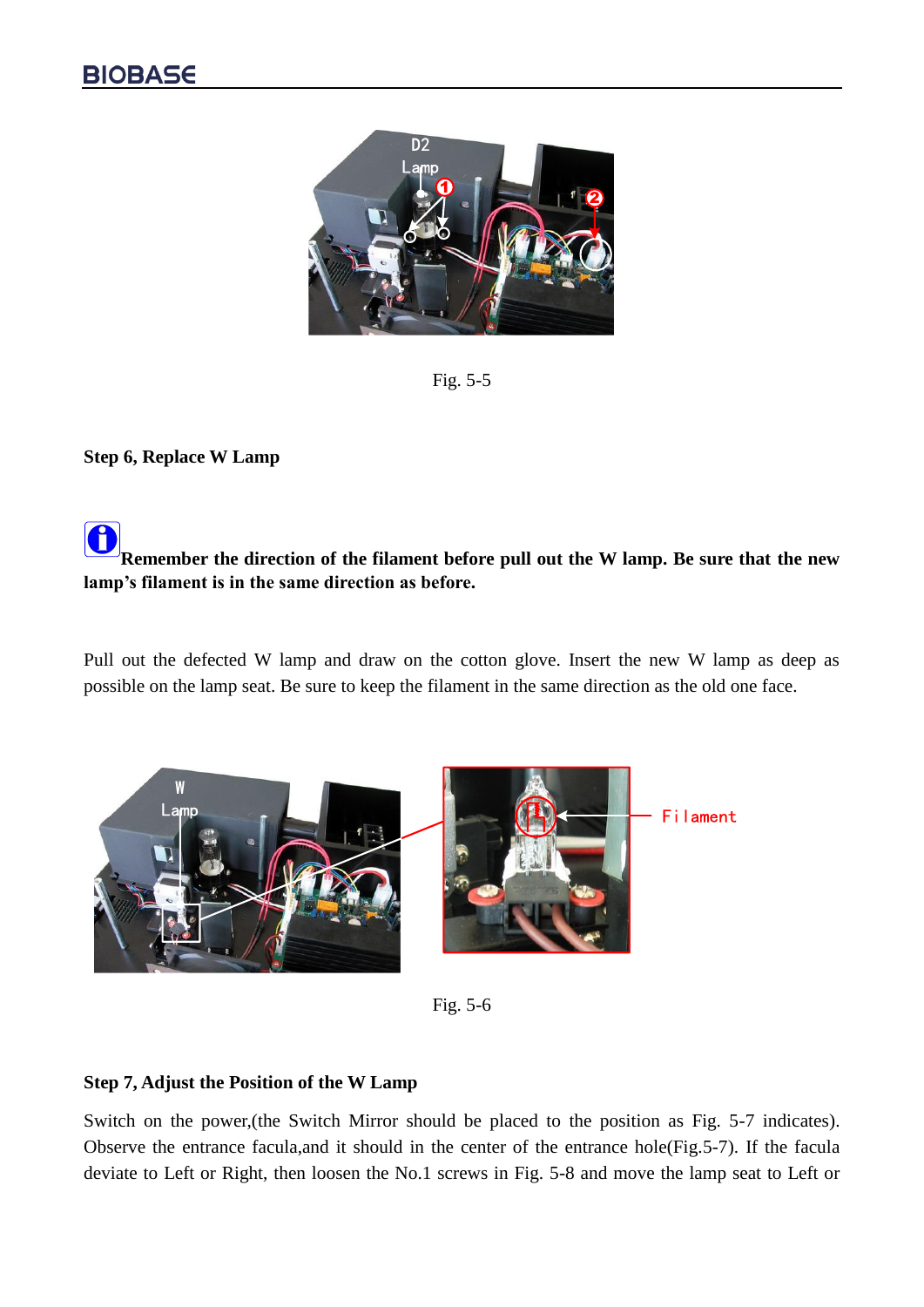### **BIOBASE**

Right until it focus on the center of the slot. Then fix the screws. If the facula deviate to Up and Down, then loosen the No.2 screws in Fig. 5-8 andmove the lamp seat Up and Down until the facula focus on the center of the slot. Then fix the No. 2 screws again.



Fig. 5-7



Fig. 5-8

#### **Step 8, Finish**

Reset the cover of the light chamber and fix the screws. Reset the cover of theinstrument and fix the screws. Recover the Pole in the compartment, then the course finished.